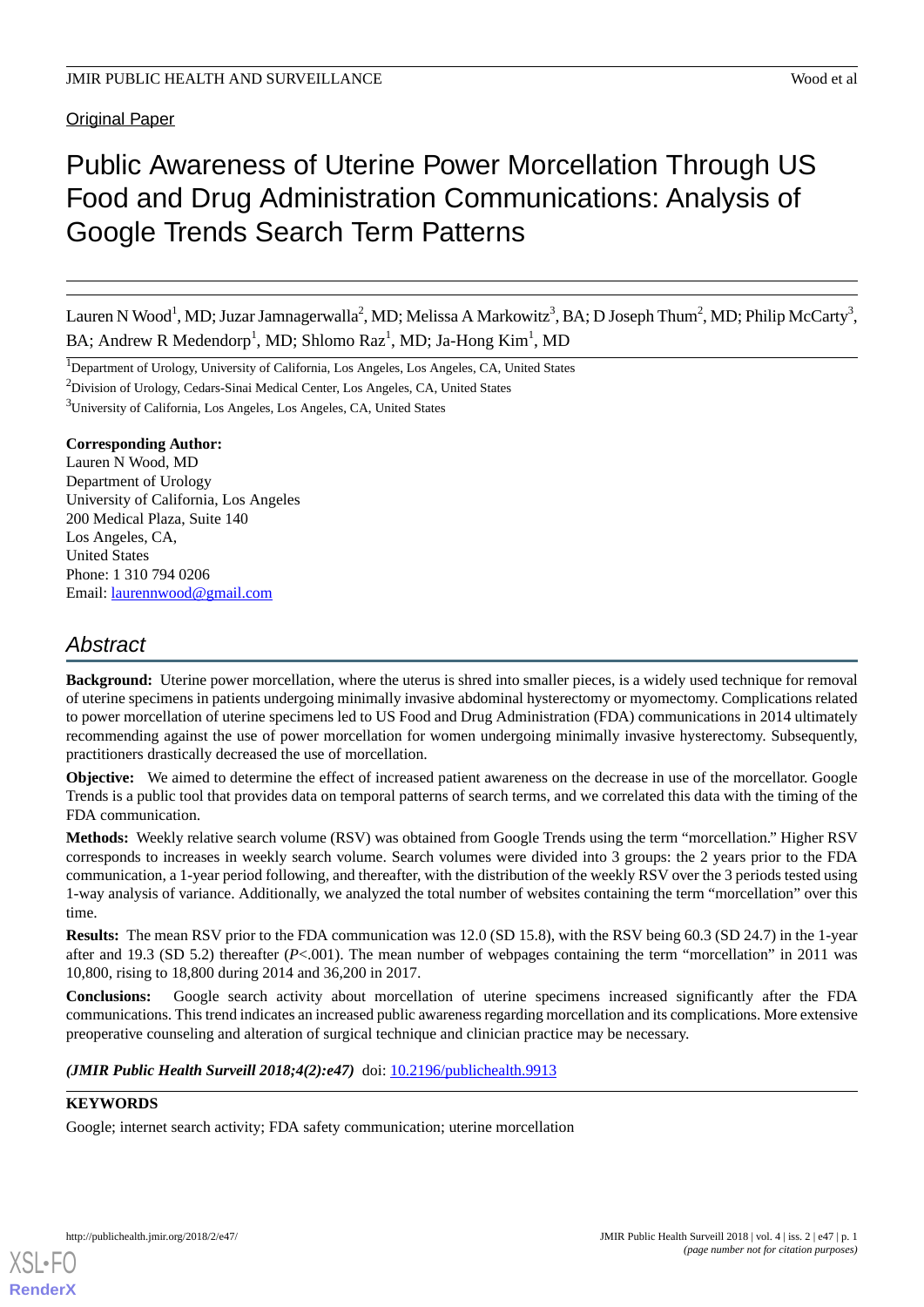## *Introduction*

Uterine power morcellation, where the uterus is shred into smaller pieces, is a widely used technique for removal of uterine specimens in patients undergoing minimally invasive abdominal hysterectomy or myomectomy [[1\]](#page-3-0). The power morcellator has also been used by many practitioners during hysterectomy for women undergoing concomitant prolapse repair [[2\]](#page-3-1). Morcellation was a seemingly attractive option to minimize the size of incision needed to remove a uterine specimen and decrease postoperative pain, length of hospital stay, and potential risk of hernia.

In 2014, the US Food and Drug Administration (FDA) published two safety communications regarding uterine power morcellation. The first communication, released on April 17, 2014, specifically discouraged the use of laparoscopic power morcellation during hysterectomy or myomectomy of uterine fibroids due to a small risk of spreading undiagnosed uterine sarcoma, despite the low risk of finding an unsuspected uterine malignancy [\[3](#page-3-2)]. On November 24, 2014, a second FDA communication was released, this time warning against the use of laparoscopic power morcellation in the majority of women undergoing treatment of fibroids with either a myomectomy or hysterectomy, again citing the low risk of spread of undiagnosed uterine sarcoma as the rationale [[4\]](#page-3-3). Furthermore, practitioners were urged to communicate this information directly with patients. Subsequently, the use of the morcellator drastically decreased [[5\]](#page-3-4).

Previous studies have shown that public awareness of health-related spectacles can be demonstrated using Google Trends, a free publicly available tool that provides data on temporal patterns of search terms [\[6,](#page-3-5)[7\]](#page-3-6). Google Trends can be used for causal inference, description, or surveillance of various health-related research topics [\[6](#page-3-5)]. We hypothesized that Google Trends may be used to determine public interest in uterine power morcellation by correlating trends with the timing of the FDA warning.

## <span id="page-1-0"></span>*Methods*

Google Trends is a free publicly available tool that provides data on the number of times a certain term is searched over time on the internet search engine Google. We used it to examine public awareness regarding uterine power morcellation. Data are normalized to a reference population and then scaled to create a weekly relative search volume (RSV) ranging from 0 to 100, with the highest search activity scored at 100 and search activity at all other times scored relative to that peak [[7\]](#page-3-6). A higher RSV represents an increase in search volume compared to other time frames, with an RSV of 100 representing a maximum search volume over a given temporal period.

We performed a Google Trends search using the term "uterine morcellation" to obtain RSVs averaged over 7-day periods. We then compared the weekly RSVs before the initial FDA communication in 2014, 1 year after the FDA warning, and thereafter. Analysis of variance test was used to explore the relationship between the RSVs during these time periods.

Additionally, various internet search engines provide information about the absolute number of webpage results available for a search term reported annually, which can provide insight into availability of information to the public. An increase in the number of webpages containing a search term year to year indicates an increased public interest in that term; thus, we examined the annual number of websites containing "morcellation" using the search engine Bing for a 3-year period from 2011 to 2014 (the 3 years prior to the communications), 2014 (the year of the communications), and 2014 to 2017 (the 3 years following the communication). All statistical analyses were performed using Stata version 13.1 (StataCorp LLC).

## *Results*

The mean RSV prior to the initial 2014 FDA safety communication was 12, indicating very little baseline search volume for uterine morcellation [\(Table 1](#page-1-0)). This significantly increased to an average of 60.3 in the year following the FDA safety communication and decreased to 19.3 thereafter (*P*<.001). A peak RSV of 100 occurred twice, once in June 2014, between the 2 communications, and again in December 2014, after the second FDA safety communication [\(Figure 1](#page-2-0)).

**Table 1.** Weekly relative search volume for the term "uterine morcellation."

| Time period                                            | Relative search volume, mean (SD) | P value  |
|--------------------------------------------------------|-----------------------------------|----------|
| Prior to US Food and Drug Administration communication | 12.0(15.8)                        | ${<}001$ |
| One year after communication                           | 60.3(24.7)                        | ${<}001$ |
| Thereafter                                             | 19.3(5.2)                         | ${<}001$ |

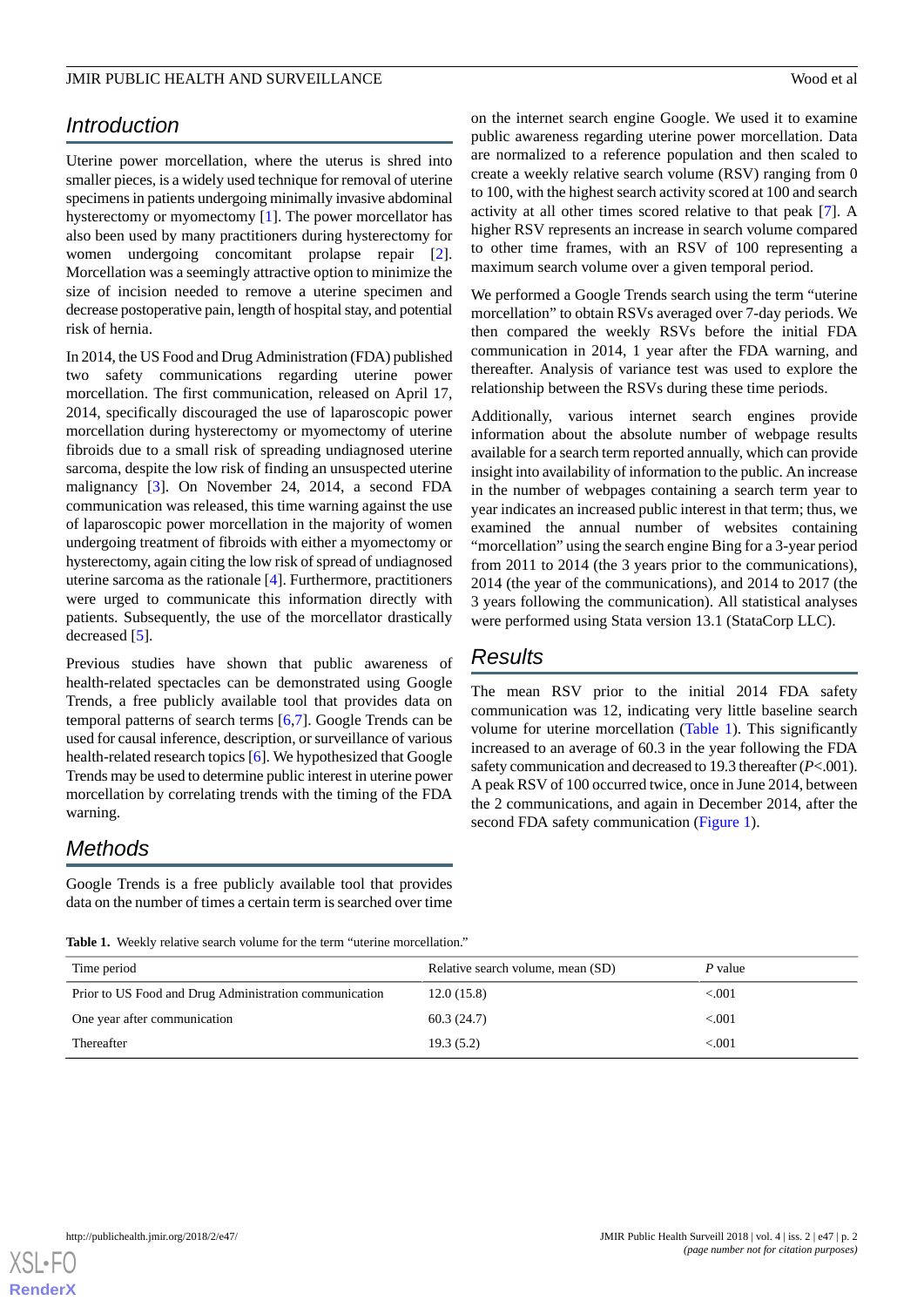<span id="page-2-0"></span>**Figure 1.** Weekly relative search volume from Google Trends for the term "morcellation."



<span id="page-2-1"></span>**Table 2.** Number of webpages containing the term "morcellation."

| Time period | Number of webpages |
|-------------|--------------------|
| 2011        | 10,800             |
| 2014        | 18,880             |
| 2017        | 36,200             |

<span id="page-2-2"></span>



The mean number of webpages containing the term "morcellation" in 2011 was 10,800 [\(Table 2](#page-2-1)). This rose significantly to 18,800 during the year of the communication in 2014, representing an increase of 174% [\(Figure 2](#page-2-2)). The largest increase in the annual number of webpages was seen in 2017, when the number rose to 36,200, representing an increase of 192%.

## *Discussion*

#### **Principal Findings**

Uterine fibroids are common, with up to 80% of women having fibroids by age 50 years [\[8](#page-3-7)]. The FDA statements to discourage the use of power morcellation were driven by the risk of undiagnosed uterine malignancy. Ackenbom et al [\[9](#page-3-8)] demonstrated that the rate of occult malignancy in patients undergoing hysterectomy for pelvic organ prolapse was significantly lower than in other patient populations. In addition to the risk of cancer progression, morcellation may increase the risk of parasitic leiomyomata and iatrogenic endometriosis [\[10\]](#page-3-9).

[XSL](http://www.w3.org/Style/XSL)•FO **[RenderX](http://www.renderx.com/)**

The alternatives to power morcellation include open surgery, extending a laparoscopic incision to remove the specimen, or in-bag morcellation. The use of a bag for morcellation has been shown to increase operative time [\[11](#page-3-10)]. Given the low risk of malignancy, it would be difficult to demonstrate that in-bag morcellation would result in a decrease in cancer risk, and no evidence for this is currently available.

As technology continues to evolve, patient awareness of publicly available health information becomes increasingly important for physicians to consider when counseling patients. The use of Google Trends has become increasingly important in health care, with a systematic review of over 70 papers showing a 7-fold increase in the number of Google Trends publications from 2009 to 2013 [[6\]](#page-3-5). Matta et al [[12\]](#page-3-11) demonstrated that urologists are drastically increasing their use of technology and social media, and patients are likely to seek out health care information both from their physicians and online. Previous authors have used Google Trends to demonstrate that patients in the United States are more likely than those in several other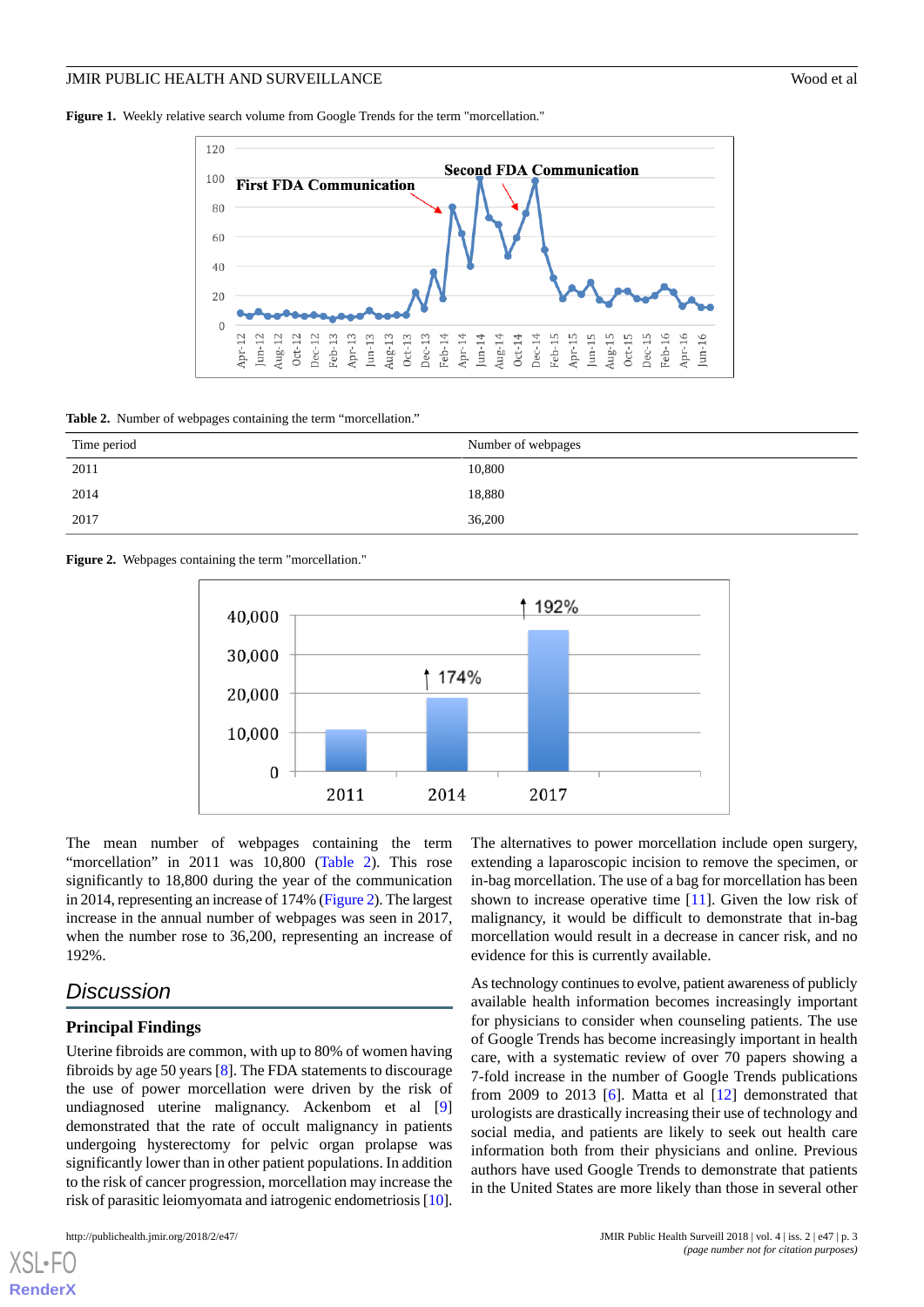countries to search for topics related to cancer [[13\]](#page-4-0) such as uterine power morcellation.

Previous authors have shown an increase in the search term "pelvic organ prolapse" using Google Trends that was associated with the 2011 FDA safety communication [\[14](#page-4-1)]. Similarly, we used Google Trends to assess the impact of the 2014 FDA safety communications regarding the use of the power morcellator. This decrease in use may be at least partially driven by patient awareness, as shown by substantial increases in search volume and total number of webpages containing morcellation around the time of the FDA safety communications.

## **Limitations**

Our study does have limitations. By limiting our analysis to Google Trends and Bing, we do not capture any relevant volume from other search engines. However, Google is the most widely used search engine in the United States. Furthermore, internet users tend to be younger, while patients undergoing hysterectomy are likely to be older. However, use of the internet for medical research is gaining popularity among older patients, with nearly 75% of primary care patients over the age of 65 years using the internet and nearly half using it to access health information [[15\]](#page-4-2). Additionally, decreased use of the morcellator could result from provider-driven decisions and not just patient awareness.

## **Conclusion**

In summary, the decrease in the use of the power morcellator for uterine specimens at the time of hysterectomy that followed the 2014 FDA safety communications may be related to a significant increase in Google search volume and mean number of webpages containing the term "morcellation." This suggests that patient awareness may be in part driving the decreased use of uterine power morcellation and may indicate the need for clinicians to expand their scope of preoperative counseling or alter practice patterns and surgical technique.

## **Conflicts of Interest**

<span id="page-3-0"></span>None declared.

## **References**

- <span id="page-3-1"></span>1. Perkins RB, Handal-Orefice R, Hanchate AD, Lin M, Paasche-Orlow MK. Risk of undetected cancer at the time of laparoscopic supracervical hysterectomy and laparoscopic myomectomy: implications for the use of power morcellation. Womens Health Issues 2016;26(1):21-26. [doi: [10.1016/j.whi.2015.09.008\]](http://dx.doi.org/10.1016/j.whi.2015.09.008) [Medline: [26701205\]](http://www.ncbi.nlm.nih.gov/entrez/query.fcgi?cmd=Retrieve&db=PubMed&list_uids=26701205&dopt=Abstract)
- <span id="page-3-2"></span>2. Vallabh-Patel V, Saiz C, Salamon C, Francis A, Pagnillo J, Culligan P. Prevalence of occult malignancy within morcellated specimens removed during laparoscopic sacrocolpopexy. Female Pelvic Med Reconstr Surg 2016;22(4):190-193. [doi: [10.1097/SPV.0000000000000257](http://dx.doi.org/10.1097/SPV.0000000000000257)] [Medline: [26945272](http://www.ncbi.nlm.nih.gov/entrez/query.fcgi?cmd=Retrieve&db=PubMed&list_uids=26945272&dopt=Abstract)]
- <span id="page-3-3"></span>3. Laparoscopic uterine power morcellation in hysterectomy and myomectomy: FDA Safety Communication. Silver Spring: US Food and Drug Administration; 2014 Apr 17. URL: [https://wayback.archive-it.org/7993/20170722215731/https:/](https://wayback.archive-it.org/7993/20170722215731/https:/www.fda.gov/MedicalDevices/Safety/AlertsandNotices/ucm393576.htm) [www.fda.gov/MedicalDevices/Safety/AlertsandNotices/ucm393576.htm](https://wayback.archive-it.org/7993/20170722215731/https:/www.fda.gov/MedicalDevices/Safety/AlertsandNotices/ucm393576.htm) [accessed 2018-04-19] [\[WebCite Cache ID](http://www.webcitation.org/

                                6ynlfuv7I) [6ynlfuv7I\]](http://www.webcitation.org/

                                6ynlfuv7I)
- <span id="page-3-4"></span>4. UPDATED—Laparoscopic uterine power morcellation in hysterectomy and myomectomy: FDA Safety Communication. Silver Spring: US Food and Drug Administration; 2014 Nov 24. URL: [https://wayback.archive-it.org/7993/20170722215727/](https://wayback.archive-it.org/7993/20170722215727/https://www.fda.gov/MedicalDevices/Safety/AlertsandNotices/ucm424443.htm) [https://www.fda.gov/MedicalDevices/Safety/AlertsandNotices/ucm424443.htm](https://wayback.archive-it.org/7993/20170722215727/https://www.fda.gov/MedicalDevices/Safety/AlertsandNotices/ucm424443.htm) [accessed 2018-04-19] [\[WebCite Cache](http://www.webcitation.org/

                                6ynlv3RYu) [ID 6ynlv3RYu](http://www.webcitation.org/

                                6ynlv3RYu)]
- <span id="page-3-6"></span><span id="page-3-5"></span>5. Wright JD, Chen L, Burke WM, Hou JY, Tergas AI, Ananth CV, et al. Trends in use and outcomes of women undergoing hysterectomy with electric power morcellation. JAMA 2016;316(8):877-878. [doi: [10.1001/jama.2016.9432\]](http://dx.doi.org/10.1001/jama.2016.9432) [Medline: [27552622](http://www.ncbi.nlm.nih.gov/entrez/query.fcgi?cmd=Retrieve&db=PubMed&list_uids=27552622&dopt=Abstract)]
- <span id="page-3-7"></span>6. Nuti SV, Wayda B, Ranasinghe I, Wang S, Dreyer RP, Chen SI, et al. The use of Google Trends in health care research: a systematic review. PLoS One 2014;9(10):e109583 [[FREE Full text](http://dx.plos.org/10.1371/journal.pone.0109583)] [doi: [10.1371/journal.pone.0109583](http://dx.doi.org/10.1371/journal.pone.0109583)] [Medline: [25337815](http://www.ncbi.nlm.nih.gov/entrez/query.fcgi?cmd=Retrieve&db=PubMed&list_uids=25337815&dopt=Abstract)]
- <span id="page-3-8"></span>7. Google Trends. URL:<https://trends.google.com/trends/yis/2016/US/> [accessed 2018-04-19] [[WebCite Cache ID 6ynm0hofr\]](http://www.webcitation.org/

                                6ynm0hofr)
- <span id="page-3-9"></span>8. Nieboer TE, Johnson N, Lethaby A, Tavender E, Curr E, Garry R, et al. Surgical approach to hysterectomy for benign gynaecological disease. Cochrane Database Syst Rev 2009 Jul 08(3):CD003677. [doi: [10.1002/14651858.CD003677.pub4\]](http://dx.doi.org/10.1002/14651858.CD003677.pub4) [Medline: [19588344](http://www.ncbi.nlm.nih.gov/entrez/query.fcgi?cmd=Retrieve&db=PubMed&list_uids=19588344&dopt=Abstract)]
- <span id="page-3-10"></span>9. Ackenbom MF, Giugale LE, Wang Y, Shepherd JP. Incidence of occult uterine pathology in women undergoing hysterectomy with pelvic organ prolapse repair. Female Pelvic Med Reconstr Surg 2016;22(5):332-335. [doi: [10.1097/SPV.0000000000000283](http://dx.doi.org/10.1097/SPV.0000000000000283)] [Medline: [27171317](http://www.ncbi.nlm.nih.gov/entrez/query.fcgi?cmd=Retrieve&db=PubMed&list_uids=27171317&dopt=Abstract)]
- <span id="page-3-11"></span>10. Pereira N, Buchanan TR, Wishall KM, Kim SH, Grias I, Richard SD, et al. Electric morcellation-related reoperations after laparoscopic myomectomy and nonmyomectomy procedures. J Minim Invasive Gynecol 2015 Feb; 22(2):163-176. [doi: [10.1016/j.jmig.2014.09.006\]](http://dx.doi.org/10.1016/j.jmig.2014.09.006) [Medline: [25218993\]](http://www.ncbi.nlm.nih.gov/entrez/query.fcgi?cmd=Retrieve&db=PubMed&list_uids=25218993&dopt=Abstract)
- 11. Vargas MV, Cohen SL, Fuchs-Weizman N, Wang KC, Manoucheri E, Vitonis AF, et al. Open power morcellation versus contained power morcellation within an insufflated isolation bag: comparison of perioperative outcomes. J Minim Invasive Gynecol 2015;22(3):433-438. [doi: [10.1016/j.jmig.2014.11.010](http://dx.doi.org/10.1016/j.jmig.2014.11.010)] [Medline: [25452122](http://www.ncbi.nlm.nih.gov/entrez/query.fcgi?cmd=Retrieve&db=PubMed&list_uids=25452122&dopt=Abstract)]
- 12. Matta R, Doiron C, Leveridge MJ. The dramatic increase in social media in urology. J Urol 2014 Aug;192(2):494-498. [doi: [10.1016/j.juro.2014.02.043](http://dx.doi.org/10.1016/j.juro.2014.02.043)] [Medline: [24576656\]](http://www.ncbi.nlm.nih.gov/entrez/query.fcgi?cmd=Retrieve&db=PubMed&list_uids=24576656&dopt=Abstract)

[XSL](http://www.w3.org/Style/XSL)•FO **[RenderX](http://www.renderx.com/)**